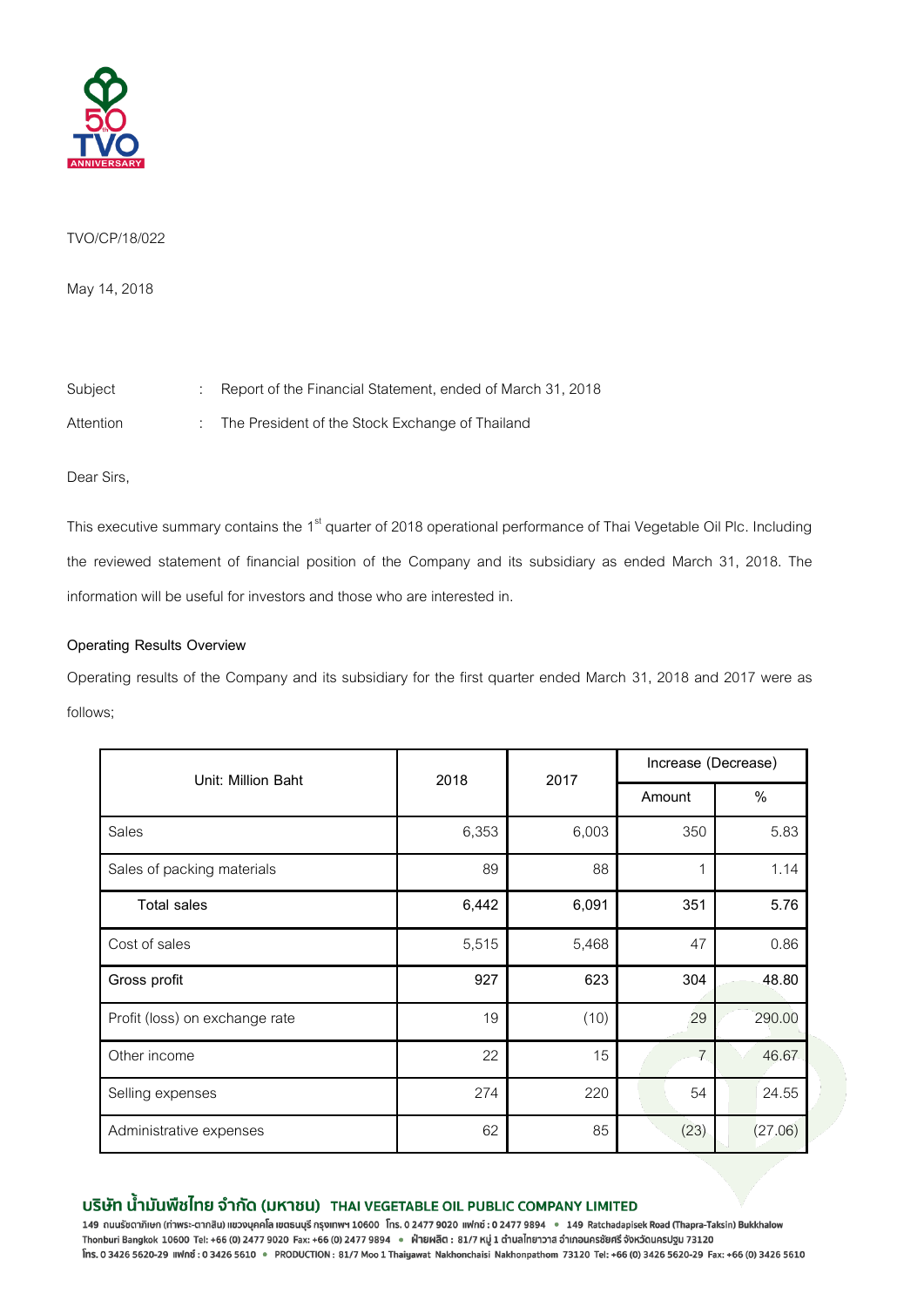| Unit: Million Baht                            | 2018 | 2017 | Increase (Decrease) |        |
|-----------------------------------------------|------|------|---------------------|--------|
|                                               |      |      | Amount              | $\%$   |
| Loss on reduction of inventory to net         | (27) |      | 27                  | 100.00 |
| realizable value received (Reversal)          |      |      |                     |        |
| Financial cost                                |      |      |                     |        |
| Profit before income tax expenses             | 658  | 322  | 336                 | 104.35 |
| Income tax expenses                           | 86   | 44   | 42                  | 95.45  |
| Net profit attributable to equity holders of  | 558  | 263  | 295                 | 112.17 |
| the Company                                   |      |      |                     |        |
| Non-controlling interests of the subsidiaries | 14   | 15   | (1)                 | (6.67) |

In the first quarter of 2018, the Company and its subsidiary had a net profit Baht 558 million, increasing by Bath 295 million or 112.71% from Baht 263 million when compared with the same quarter in 2017. The main reasons were;

# **1. Sales Revenues**

The Company and its subsidiary had sales revenue of Baht 6,442 million, increasing by Baht 351 million or 5.76% from Baht 6,091 million when compared with the same quarter of last year. The sales revenue of the Company was from sales of main products Baht 6,353 million, increasing by Baht 350 million or 5.83% from Baht 6,003 million when compared with the same quarter of last year mainly resulted from;

- An increase of sales volume of soybean meal and other animal feed ingredients due to less soybean meal import since the end of 2017 that prolonged until the beginning of 2018 and higher animal feed ingredients demand from Thailand's livestock sector which managed to incase its export to Chinese market, however, selling price was slightly decreased due to high competition in domestic animal feed market.
- Sales volume of refined soybean oils was slightly increased while selling price went down due to the intense competition in domestic soybean oil market.
- Sales of packaging materials was slightly increased due to more purchase order from customers in fruit juice segment.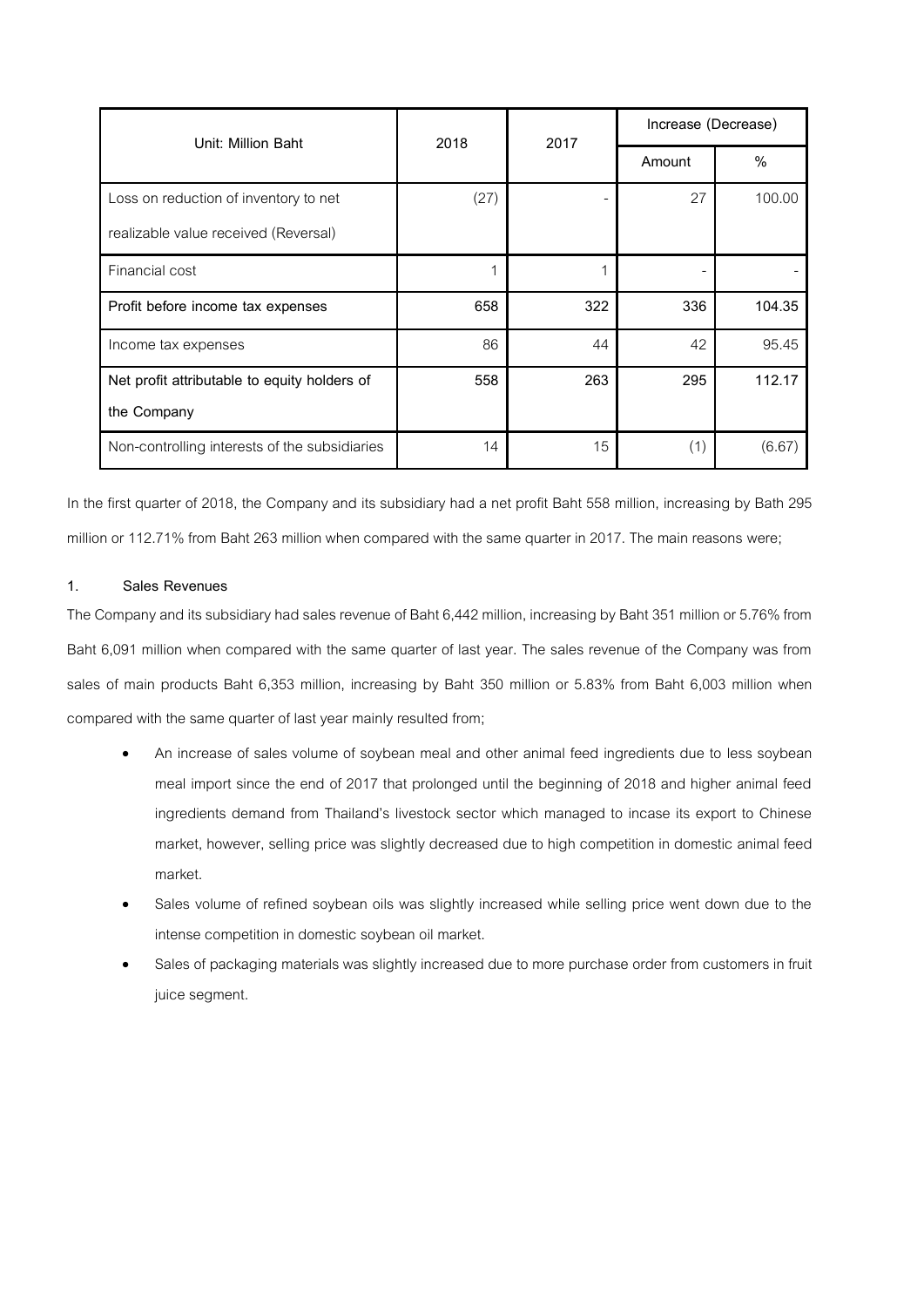## **2. Cost of Sales and Gross Profits**

The Company and its subsidiary's cost of sales was Baht 5,515 million, increasing by Baht 47 million or 0.86% from Baht 5,468 million when compared with the same quarter of last year, which was in consistent with the additional sales volume of products of the Company and its subsidiary. The main reasons were;

- Cost of Sales and Gross Profits of the Company: The cost of raw material; soybeans, used in quarter 1/2018 was bought in advance at a cheap price which was lower than the average price level of soybeans traded in global market in quarter 1/2018, coupled with efficient management of sales and cost of production led to the Company's gross profit of Baht 889 million, increasing by Baht 304 million from Baht 585 million or 51.97% and gross profit margin was 13.99% from 9.74% or increased 4.25% when compared with the same quarter of last year.
- Cost of Sales and Gross Profits of the Company's subsidiary: An increase in cost of plastic resin, the main raw material for packaging production, resulted in higher cost of sales and lower in gross profit and gross profit margin when compared with the same quarter of last year.

### **3. Gain on Exchange Rate**

The Company has been successful in managing and hedging against exchange rate risk through forward contract together with the appreciation of Thai Baht, resulted in the Company's gain on exchange rate totalling Baht 19 million in quarter 1/2018. This amount includes an unrealized gain on Mark-to-Market (MTM) of Baht 0.23 million.

#### **4. Other Incomes**

In quarter 1/2018, the Company and its subsidiary generated other incomes of Baht 22 million, increasing by Baht 7 million or 46.67% from Baht 15 million when compared with the same quarter of last year. These other incomes were from gain on Mark to Market (MTM) of current investment of Baht 6 million, and revenues from reimbursement of marketing support expense and a reversal of marketing expenses totaling of Baht 8 million.

# **5. Selling and Administrative Expenses**

The Company and its subsidiary's selling expenses was Baht 274 million, increasing by Baht 54 million or 24.55% from Baht 220 million when compared with the same quarter of last year due to an increase of promotional expenses for soybean oil which was in line with higher sales volume.

Administrative Expenses was Baht 62 million, decreasing by Baht 23 million or 27.06% from Baht 85 million when compared with the same quarter of last year. This was due to the decrease of employee expense and advertising expenses.